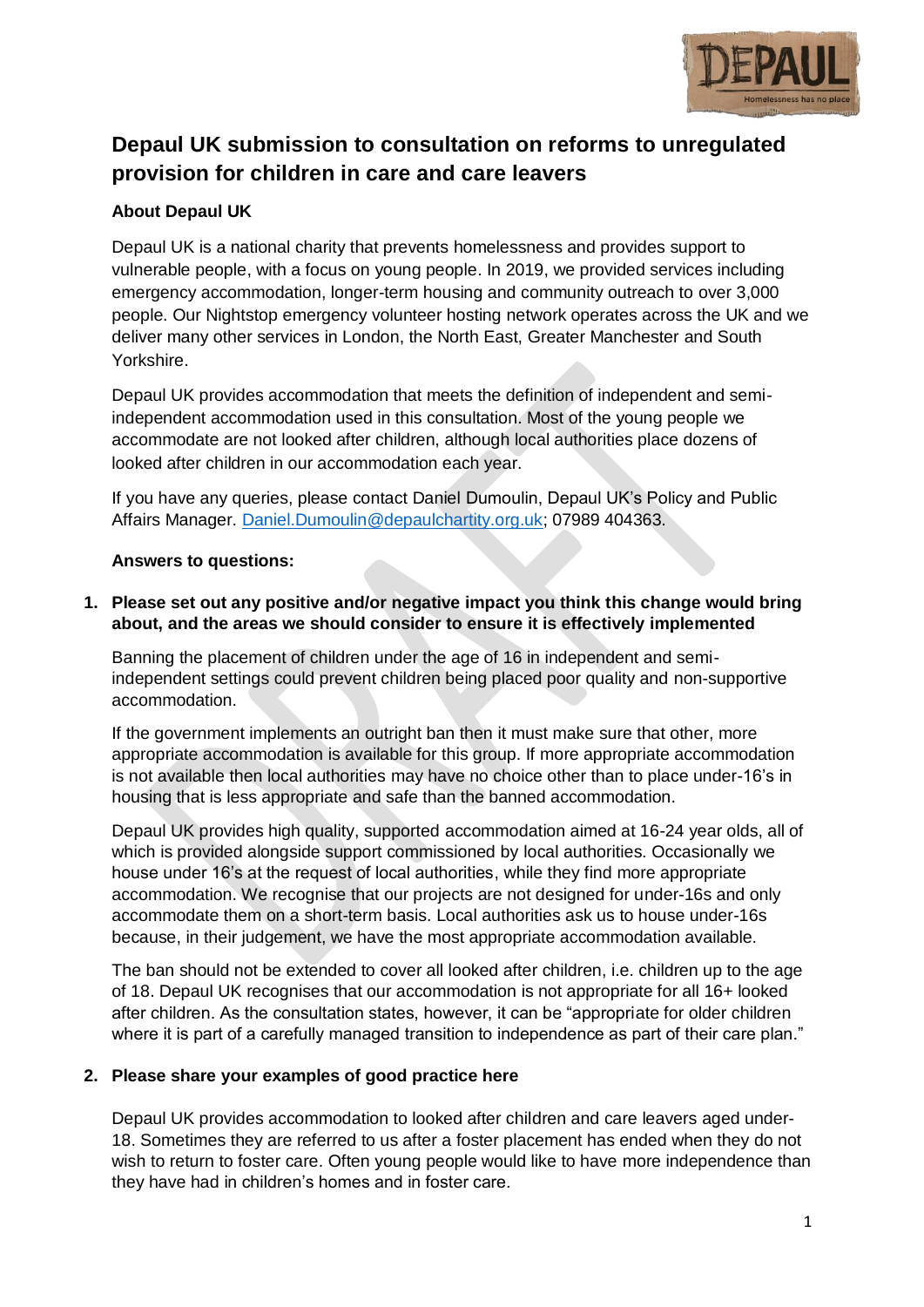We provide safe, secure and comfortable accommodation projects specifically for young people, with staff either based on site or visiting daily. All of Depaul's supported accommodation projects are commissioned by local authorities, local authorities commission us to provide support after competitive tendering processes and closely monitor our services.

Our progression coaches work to psychologically informed principles, supporting young people to develop self-confidence, self-esteem and enjoy healthy relationships. Staff are well trained, work to ensure the wellbeing of young people and quickly report any safeguarding concerns.

The focus of our support is on smoothing a young person's transition to adulthood. We support them to develop preferences and aspirations for moves to more permanent independent accommodation. We also work closely with other services, such as social care and local housing departments, to secure accommodation and assist with moves on and post-move settling in.

Young people staying in Depaul's supported accommodation also have access to practical instruction and coaching with life skills such as budgeting, cleaning and cooking that will help them to live independently. In addition, our strong links to employment and training providers and our own in-house employment, training and education (ETE) advice team ensure that we can assist clients to take advantage of all relevant ETE opportunities.

## **3. Do you agree that we should introduce a new requirement for local authorities to consult with relevant local police forces when they place a child out of area in independent and/or semi-independent provision?**

Yes

**4. Please explain your answer, including any positive and/or negative impact you think this change would bring about.**

It is clearly unacceptable for local authorities to place children in accommodation that the local police know to be unsafe and or inappropriate. Implementing this measure, however, could result in children being placed in inappropriate and unsafe accommodation that the police are unaware of unless more appropriate accommodation is made available.

This new requirement should also be accompanied by measures to support police and accommodation providers to build relationships. In some areas police can appear heavy handed in the way in which they interact with our services. For example, they sometimes demand lists of our residents names when investigating crimes without making clear why they think our residents may be involved.

**5. Do you agree that we should amend legislation to define 'care', in order to provide clarity on what amounts to 'other arrangements' i.e. 'unregulated' provision, and what constitutes 'unregistered' provision?**

Yes

**6. Please explain your answer, including any positive and/or negative impact you think this change would bring about.**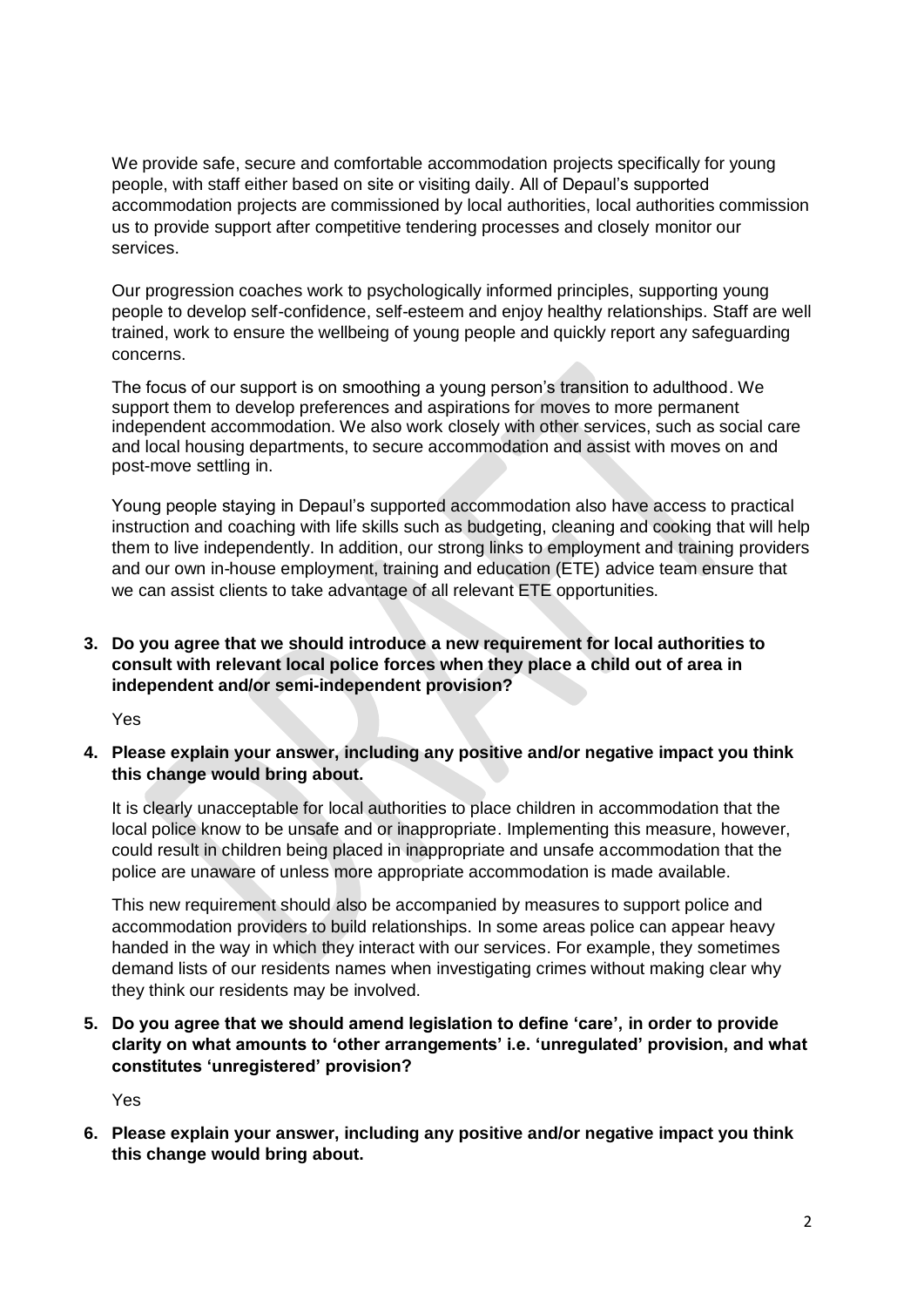For the sake of clarity and to avoid confusion, the government should pay close attention to the language that is used to describe accommodation.

Depaul UK provides accommodation that meets the definition of independent and semiindependent accommodation used in this consultation. Depaul and other providers, however, do not use this language to describe our accommodation. Neither do local authorities, nor the Ministry for Housing, Communities and Local Government or the Department for Work and Pensions, who ultimately provide most of the funding for our accommodation and other accommodation of this type.

Instead the phrase 'supported accommodation' is widely used. Legally, the accommodation we provide is defined as 'specified accommodation' by Regulation 75H of the Housing Benefit Regulations 2006; and 'exempt accommodation' defined in subparagraph (10) of paragraph 4 of Schedule 3 to the Housing Benefit and Council Tax Benefit (Consequential Provisions) Regulations 2006 (SI 2006/217).

Clarity over what counts as 'care' would also help clarify what accommodation providers' and local authorities' respective responsibilities are towards young people. Local authorities sometimes ask us to work with residents in way that would mean we provide care, in these cases we have to remind local authorities of their responsibilities.

**7. Do you have any suggestions for areas where we might go further? In making your suggestions, please provide any supporting evidence or information you have.**

N/A

## **8. Please set out any positive and/or negative impact the introduction of new national standards would have**

Depaul UK supports the introduction of national standards. They have the potential to improve the safety and quality of accommodation. We are keen to play an active role in developing and piloting them with the department.

A possible negative affect of introducing the standards is that they could reduce the supply of accommodation. Existing providers could cease to provide accommodation as they are unwilling or unable to make the additional expenditure and adjustments needed to meet the standards.

## **9. Please set out any other areas you think should be covered in the new national standards**

The accommodation standard should align with existing standards for registered social landlords, as many providers will be subject to these standards. Some settings, including those provided by Depaul, will also be subject to additional regulation, for example the Supporting People Quality Assessment Framework (QAF). A future 'support standard' as proposed by this consultation should align with this standard in order to providers being faced with multiple regulatory regimes which are potentially incoherent.

The government should also consider the role that 'passporting' could play in assuring the quality of this type of accommodation. For example, if a provider is a registered provider of social housing then their accommodation has to meet the Regulator of Social Housing's